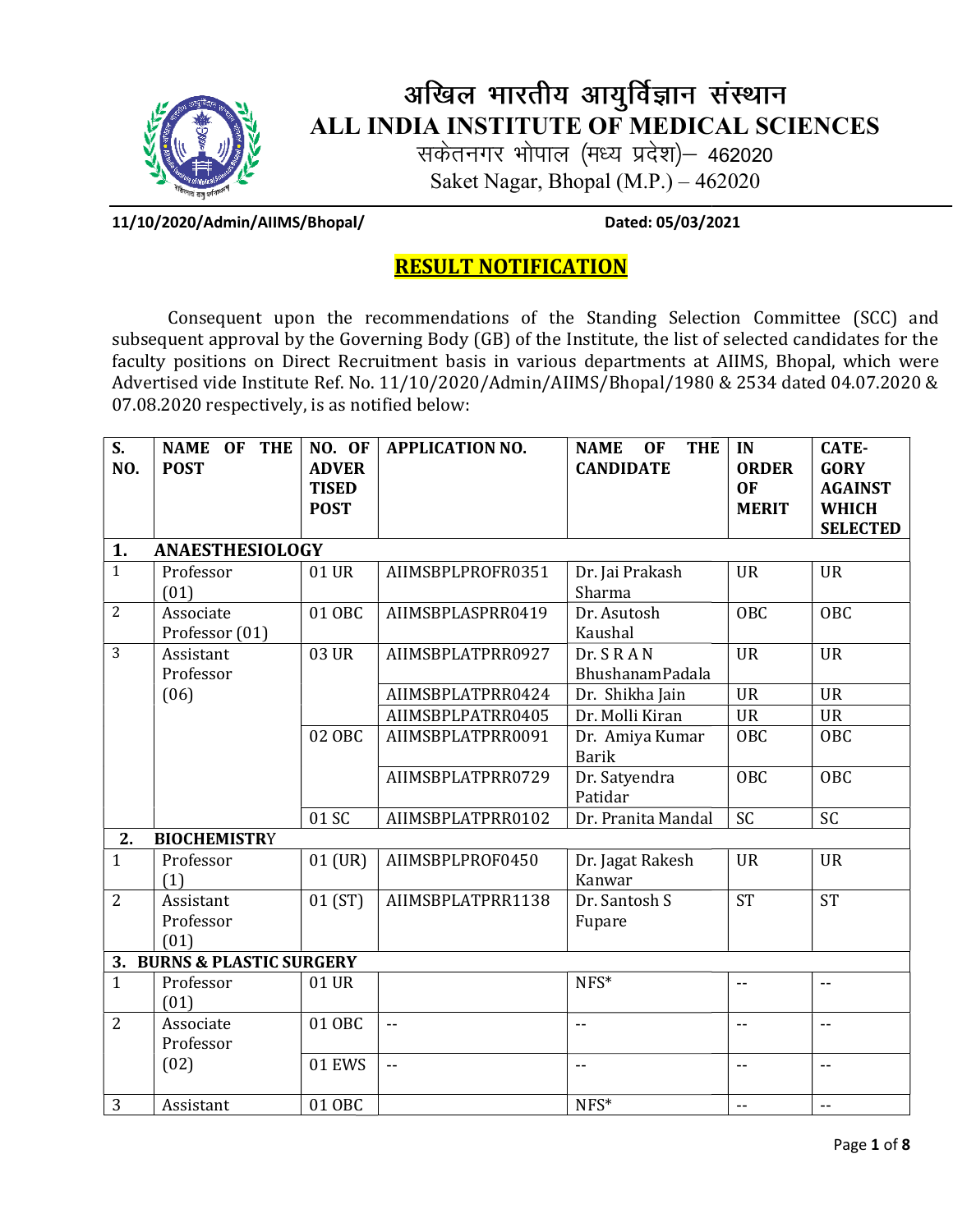|                    | Professor                              |        |                                                                 |                            |                          |                          |
|--------------------|----------------------------------------|--------|-----------------------------------------------------------------|----------------------------|--------------------------|--------------------------|
|                    | (01)                                   |        |                                                                 |                            |                          |                          |
|                    | 4. CARDIOLOGY                          |        |                                                                 |                            |                          |                          |
| $\mathbf{1}$       | Professor                              | 01 UR  | AIIMSBPLPROFR0438                                               | Dr. Milind S Phadke        | <b>UR</b>                | <b>UR</b>                |
|                    | (01)                                   |        |                                                                 |                            |                          |                          |
| $\overline{2}$     | Additional                             | 01 OBC | $\sim$ $\sim$                                                   | $\overline{\phantom{a}}$ . | $- -$                    | $\overline{\phantom{a}}$ |
|                    | Professor                              |        |                                                                 |                            |                          |                          |
|                    | (01)                                   |        |                                                                 |                            |                          |                          |
| 3                  | Associate                              | 01 UR  | AIIMSBPLASPRR0390                                               | Dr. Gaurav                 | <b>UR</b>                | <b>UR</b>                |
|                    | Professor                              |        |                                                                 | Khandelwal                 |                          |                          |
|                    | (01)                                   |        |                                                                 |                            |                          |                          |
|                    | <b>5. CARDIOTHORACIC SURGERY</b>       |        |                                                                 |                            |                          |                          |
| $\mathbf{1}$       | Professor                              | 01 UR  |                                                                 | NFS*                       |                          |                          |
|                    | (01)                                   |        |                                                                 |                            |                          |                          |
| $\overline{2}$     | Additional                             | 01 UR  |                                                                 | NFS*                       | $\overline{\phantom{a}}$ | ÷,                       |
|                    | Professor                              |        |                                                                 |                            |                          |                          |
|                    | (01)                                   |        |                                                                 |                            |                          |                          |
| 3                  | Associate                              | 01 OBC | $\sim$ $\sim$                                                   | $\overline{\phantom{a}}$ . | $\overline{\phantom{a}}$ | $\overline{a}$           |
|                    | Professor                              | 01 SC  | $- -$                                                           | $-$                        | $-$                      | --                       |
|                    | (02)                                   |        |                                                                 |                            |                          |                          |
| $\overline{4}$     | Assistant                              | 01 UR  | AIIMSBPLATPRR0652                                               | Dr. Kishan                 | <b>UR</b>                | <b>UR</b>                |
|                    | Professor                              |        |                                                                 | Magatpalli                 |                          |                          |
|                    | (02)                                   | 01 OBC | Result will be declared subject to outcome of the pending Court |                            |                          |                          |
|                    |                                        |        | Case                                                            |                            |                          |                          |
|                    |                                        |        |                                                                 |                            |                          |                          |
|                    |                                        |        |                                                                 |                            |                          |                          |
| 6.                 | <b>COMMUNITY &amp; FAMILY MEDICINE</b> |        |                                                                 |                            |                          |                          |
| 1.                 | Professor                              | 01 OBC | AIIMSBPLPROFR0354                                               | Dr. Rajkumar Patil         | OBC                      | OBC                      |
|                    | (01)                                   |        |                                                                 |                            |                          |                          |
| 7.<br>$\mathbf{1}$ | <b>DERMATOLOGY</b>                     |        | $-$                                                             | $\overline{\phantom{m}}$   | --                       | $\overline{\phantom{a}}$ |
|                    | Professor<br>(01)                      | 01 UR  |                                                                 |                            |                          |                          |
| $\overline{2}$     | Additional                             | 01 UR  | AIIMSBPLADPRR0271                                               | Dr. Dinesh Prasad          | <b>UR</b>                | <b>UR</b>                |
|                    | Professor                              |        |                                                                 | Asati                      |                          |                          |
|                    | (01)                                   |        |                                                                 |                            |                          |                          |
| 3                  | Associate                              | 01 UR  |                                                                 | $NFS*$                     |                          | $-$                      |
|                    | Professor                              |        |                                                                 |                            |                          |                          |
|                    | (01)                                   |        |                                                                 |                            |                          |                          |
| $\overline{4}$     | Assistant                              | 01 UR  | AIIMSBPLATPRR0401                                               | Dr. Geeti Khullar          | <b>UR</b>                | <b>UR</b>                |
|                    | Professor                              | 01 ST  |                                                                 | NFS*                       | $-1$                     | --                       |
|                    | (02)                                   |        |                                                                 |                            |                          |                          |
| 8.                 | <b>ENDOCRINOLOGY &amp; METABOLISM</b>  |        |                                                                 |                            |                          |                          |
| $\mathbf{1}$       | Professor                              | 01 SC  | --                                                              | $\overline{\phantom{a}}$   | $- -$                    | --                       |
|                    | (01)                                   |        |                                                                 |                            |                          |                          |
| $\overline{2}$     | Additional                             | 01 UR  | AIIMSBPLADPRR0232                                               | Dr. Rekha Singh            | <b>UR</b>                | <b>UR</b>                |
|                    | Professor                              |        |                                                                 |                            |                          |                          |
|                    | (01)                                   |        |                                                                 |                            |                          |                          |
| 3                  | Assistant                              | 01 UR  | AIIMSBPLATPRR1056                                               | Dr. Shivendra              | <b>UR</b>                | <b>UR</b>                |
|                    | Professor<br>(01)                      |        |                                                                 | Verma                      |                          |                          |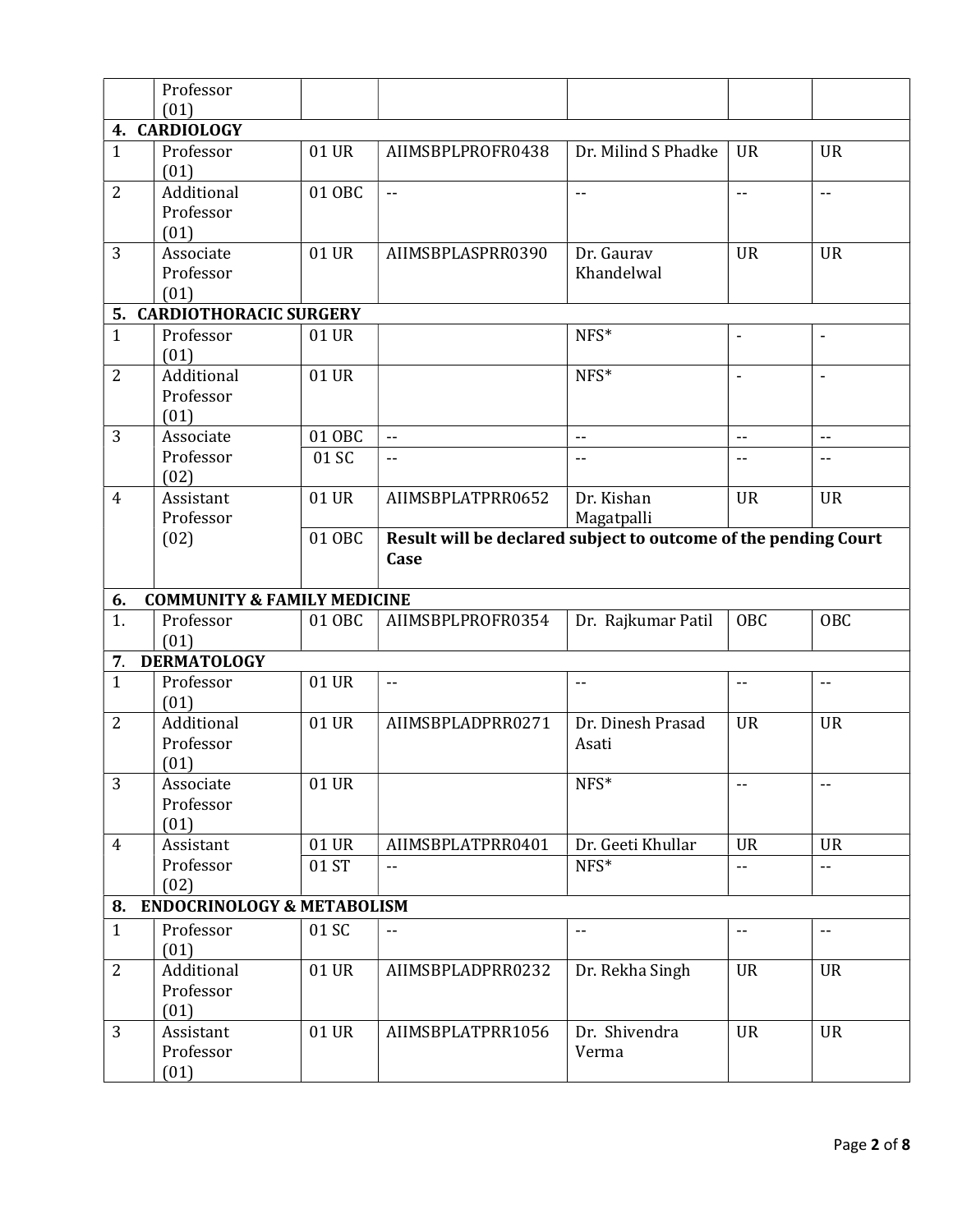| 9.                  | <b>GASTROENTEROLOGY</b>      |        |                          |                          |                          |                            |  |  |
|---------------------|------------------------------|--------|--------------------------|--------------------------|--------------------------|----------------------------|--|--|
| $\mathbf{1}$        | Professor                    | 01 UR  | $- -$                    | --                       | $-$                      | $\overline{\phantom{a}}$ . |  |  |
|                     | (01)                         |        |                          |                          |                          |                            |  |  |
| $\overline{2}$      | Additional                   | 01 UR  | $-1$                     | $-$                      | $-$                      | $\overline{\phantom{a}}$ . |  |  |
|                     | Professor                    |        |                          |                          |                          |                            |  |  |
|                     | (01)                         |        |                          |                          |                          |                            |  |  |
| 3                   | Associate                    | 01 UR  | AIIMSBPLASPRR0384        | Dr. Ashok Dalal          | <b>UR</b>                | <b>UR</b>                  |  |  |
|                     | Professor                    |        |                          |                          |                          |                            |  |  |
|                     | (01)                         |        |                          |                          |                          |                            |  |  |
| $\overline{4}$      | Assistant                    | 01 OBC | $-1$                     | $-$                      | $-$                      | $\overline{a}$             |  |  |
|                     | Professor                    |        |                          |                          |                          |                            |  |  |
|                     | (01)                         |        |                          |                          |                          |                            |  |  |
| 10.                 | <b>GENERAL MEDICINE</b>      |        |                          |                          |                          |                            |  |  |
| $\mathbf{1}$        | Professor                    | 01 UR  |                          | $NFS*$                   | $-$                      | $- -$                      |  |  |
|                     | (02)                         | 01 OBC |                          | $\ddotsc$                | ÷.                       | $\overline{\phantom{a}}$   |  |  |
| $\overline{2}$      | Associate                    | 01 UR  | AIIMSBPLASPRR0526        | Dr. Sagar Khadanga       | <b>UR</b>                | <b>UR</b>                  |  |  |
|                     | Professor                    | 01 OBC | $\overline{\phantom{a}}$ | --                       | $-$                      | $- -$                      |  |  |
|                     | (02)                         |        |                          |                          |                          |                            |  |  |
| 3.                  | Assistant                    | 01 SC  | AIIMSBPLATPRR0591        | Dr. Mondithoka           | SC                       | <b>SC</b>                  |  |  |
|                     | Professor                    |        |                          | Sukumar                  |                          |                            |  |  |
|                     | (03)                         | 01 OBC | AIIMSBPLATPRR1161        | Dr. Fahad Ansari         | <b>OBC</b>               | OBC                        |  |  |
|                     |                              | 01 ST  | AIIMSBPLATPRR0186        | Dr. Ramesh Chand         | <b>ST</b>                | <b>ST</b>                  |  |  |
|                     | <b>GENERAL SURGERY</b>       |        |                          | Meena                    |                          |                            |  |  |
| 11.<br>$\mathbf{1}$ | Professor                    | 01 UR  | AIIMSBPLPROFR0443        | Dr. Priyadarshan         | <b>UR</b>                | <b>UR</b>                  |  |  |
|                     | (02)                         |        |                          | Anand Jategaonkar        |                          |                            |  |  |
|                     |                              | 01 SC  | AIIMSBPLPROFR0415        | Dr. Shyam Lal            | <b>SC</b>                | SC                         |  |  |
| $\overline{2}$      | Assistant                    | 01 UR  | AIIMSBPLATPRR0381        | Dr. Washim Firoz         | <b>UR</b>                | <b>UR</b>                  |  |  |
|                     | Professor                    |        |                          | Khan                     |                          |                            |  |  |
|                     | (03)                         | 01 SC  | AIIMSBPLATPRR0895        | Dr. Meena Kumari         | SC                       | SC                         |  |  |
|                     |                              | 01 ST  | AIIMSBPLATPRR0218        | Dr. Krishna              | <b>ST</b>                | <b>ST</b>                  |  |  |
|                     |                              |        |                          | Ramavath                 |                          |                            |  |  |
| 12.                 | MEDICAL ONCOLOGY HAEMATOLOGY |        |                          |                          |                          |                            |  |  |
| $\mathbf{1}$        | Professor                    | 01 UR  | $- -$                    | $-$                      | $- -$                    | --                         |  |  |
|                     | (01)                         |        |                          |                          |                          |                            |  |  |
| $\overline{2}$      | Additional                   | 01 UR  | $-1$                     | --                       | $-$                      | $-$                        |  |  |
|                     | Professor                    | 01 OBC | --                       | $-$                      |                          | --                         |  |  |
|                     | (02)                         |        |                          |                          |                          |                            |  |  |
| 3                   | Associate                    | 01 UR  | AIIMSBPLASPRR0394        | Dr. Kulkarni Uday        | <b>UR</b>                | <b>UR</b>                  |  |  |
|                     | Professor                    |        |                          | Prakash                  |                          |                            |  |  |
|                     | (02)                         | 01 SC  |                          | $-$                      | $\overline{a}$           | u.                         |  |  |
| $\overline{4}$      | Assistant                    | 01 UR  | AIIMSPBLATPRR0213        | Dr. Antony George        | <b>UR</b>                | <b>UR</b>                  |  |  |
|                     | Professor                    |        |                          | Francis Thottian         |                          |                            |  |  |
|                     | (02)                         |        |                          |                          |                          |                            |  |  |
|                     |                              | 01 OBC | $\overline{\phantom{a}}$ | $\overline{\phantom{a}}$ | $\overline{\phantom{a}}$ | $\overline{\phantom{a}}$   |  |  |
| 13.                 | <b>MICROBIOLOGY</b>          |        |                          |                          |                          |                            |  |  |
| $\mathbf{1}$        | Professor                    | 01 OBC | $- -$                    | $-$                      | $-$                      | $\mathbb{L} \mathbb{L}$    |  |  |
|                     | (01)                         |        |                          |                          |                          |                            |  |  |
| $\overline{2}$      | Additional                   | 01 OBC | AIIMSBPLADPRR0296        | Dr. Navichandra          | OBC                      | OBC                        |  |  |
|                     | Professor                    |        |                          | Motiram Kaore            |                          |                            |  |  |
|                     | (01)                         |        |                          |                          |                          |                            |  |  |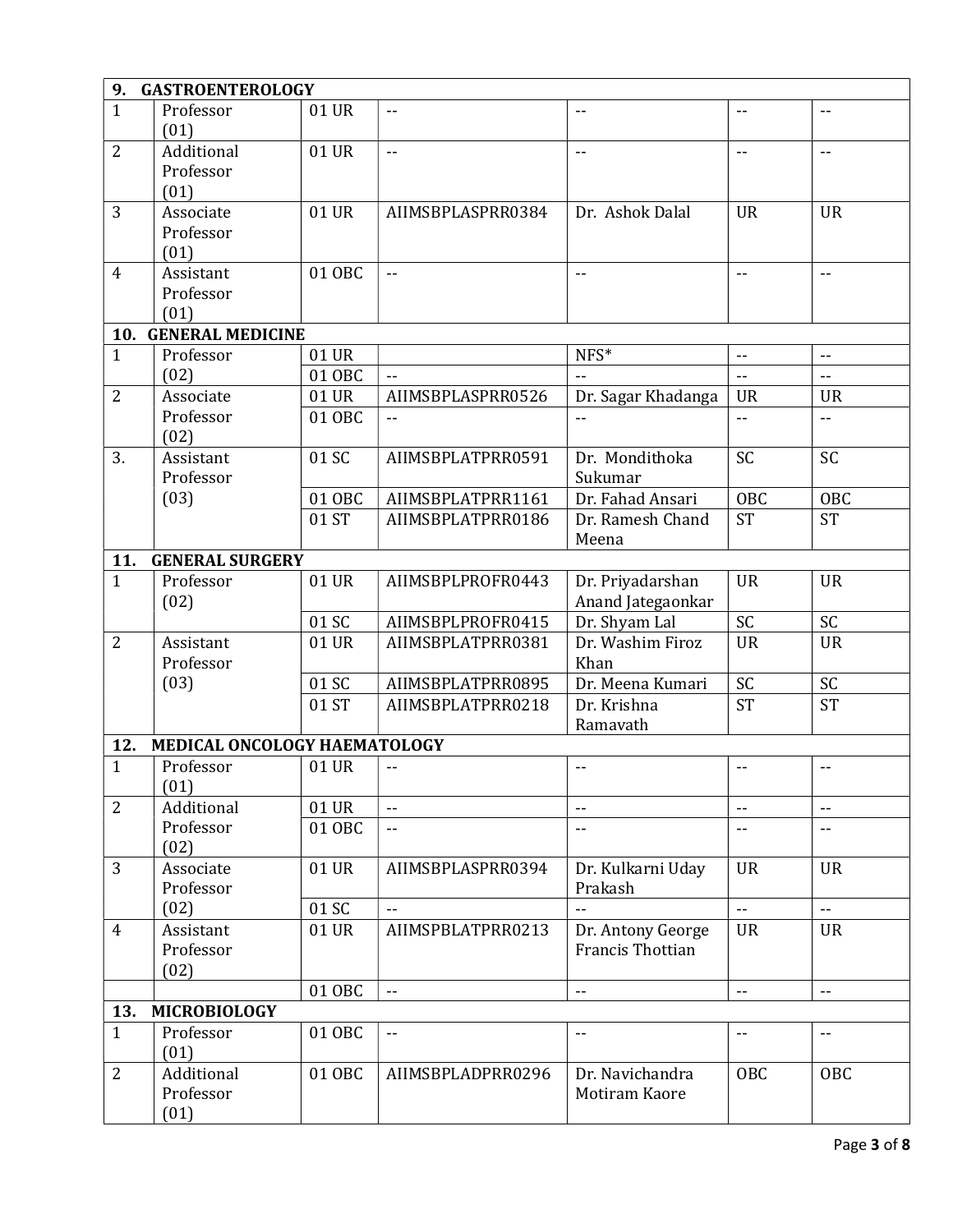| $\overline{3}$ | Assistant                                   | 01 SC  | AIIMSBPLATPRR0098                             | Dr.Arati                   | SC                                            | SC                         |
|----------------|---------------------------------------------|--------|-----------------------------------------------|----------------------------|-----------------------------------------------|----------------------------|
|                | Professor                                   |        |                                               | Ankurshrao                 |                                               |                            |
|                | (01)                                        |        |                                               | Bhadade                    |                                               |                            |
| 14.            | <b>NEONATOLOGY</b>                          |        |                                               |                            |                                               |                            |
| $\mathbf{1}$   | Professor<br>(01)                           | 01 UR  | $- -$                                         | $- -$                      | $\overline{\phantom{a}}$                      | $-$                        |
| $\overline{2}$ | Associate                                   | 01 OBC | $\mathord{\hspace{1pt}\text{--}\hspace{1pt}}$ | $\overline{\phantom{m}}$   | $\mathord{\hspace{1pt}\text{--}\hspace{1pt}}$ | $\overline{\phantom{a}}$   |
|                | Professor                                   |        |                                               |                            |                                               |                            |
|                | (01)                                        |        |                                               |                            |                                               |                            |
| 3              | Assistant                                   | 01 UR  | AIIMSBPLATPRR1135                             | Dr. Thanigainathan         | <b>UR</b>                                     | <b>UR</b>                  |
|                | Professor                                   | 01 SC  | $-$                                           | --                         | $\overline{\phantom{a}}$                      | $\overline{\phantom{a}}$   |
| 15.            | (02)<br><b>NEPHROLOGY</b>                   |        |                                               |                            |                                               |                            |
| $\mathbf{1}$   | Professor                                   | 01 UR  | $-$                                           | NFS*                       | $-$                                           |                            |
|                | (01)                                        |        |                                               |                            |                                               |                            |
| $\overline{2}$ | Additional                                  | 01 SC  | $- -$                                         | $\overline{\phantom{a}}$ . | $\overline{\phantom{a}}$ .                    |                            |
|                | Professor<br>(01)                           |        |                                               |                            |                                               |                            |
| 3              | Associate                                   | 01 OBC | $-1$                                          | $-1$                       | $-$                                           |                            |
|                | Professor                                   |        |                                               |                            |                                               |                            |
|                | (01)                                        |        |                                               |                            |                                               |                            |
| 16.            | <b>NEUROSURGERY</b>                         |        |                                               |                            |                                               |                            |
| $\mathbf{1}$   | Additional                                  | 01 OBC | $\overline{\phantom{a}}$                      | $\overline{\phantom{a}}$   | $\overline{\phantom{a}}$                      | $\overline{\phantom{a}}$   |
|                | Professor                                   |        |                                               |                            |                                               |                            |
| $\overline{2}$ | (01)<br>Associate                           | 01 OBC | AIIMSBPLASPRR0556                             |                            | <b>OBC</b>                                    | <b>OBC</b>                 |
|                | Professor                                   |        |                                               | Dr. Pradeep<br>Chouksey    |                                               |                            |
|                | (02)                                        | 01 SC  | $\overline{\phantom{a}}$                      | $\overline{a}$             | $\overline{\phantom{a}}$ .                    | $\mathbb{Z}^2$             |
| 3              | Assistant                                   | 01 SC  | $- -$                                         | $-$                        | $-$                                           | $-$                        |
|                | Professor                                   |        |                                               |                            |                                               |                            |
|                | (01)                                        |        |                                               |                            |                                               |                            |
| 17.            | <b>NUCLEAR MEDICINE</b>                     |        |                                               |                            |                                               |                            |
| $\mathbf{1}$   | Professor                                   | 01 UR  | $-$                                           | --                         | $\overline{\phantom{a}}$                      | $\overline{\phantom{a}}$ . |
|                | (01)                                        |        |                                               |                            |                                               |                            |
| $\overline{2}$ | Additional                                  | 01 UR  | $-$                                           | --                         | --                                            | $\overline{\phantom{a}}$   |
|                | Professor (01)                              |        |                                               |                            |                                               |                            |
| 3              | Associate                                   | 01 UR  | AIIMSBPLASPRR0485                             | Dr. Suruchi Jain           | <b>UR</b>                                     | <b>UR</b>                  |
|                | Professor                                   |        |                                               |                            |                                               |                            |
|                | (01)                                        |        |                                               |                            |                                               |                            |
| 4              | Assistant                                   | 01 OBC | AIIMSBPLATPRR0728                             | Dr. Deepa Singh            | <b>OBC</b>                                    | <b>OBC</b>                 |
|                | Professor                                   |        |                                               |                            |                                               |                            |
| 18.            | (01)<br><b>OBSTETRICS &amp; GYNAECOLOGY</b> |        |                                               |                            |                                               |                            |
| $\mathbf{1}$   | Professor                                   | 01 OBC | $\overline{\phantom{a}}$                      | $\overline{\phantom{a}}$ . | $\mathord{\hspace{1pt}\text{--}\hspace{1pt}}$ | $\overline{\phantom{a}}$   |
|                | (02)                                        | 01 SC  | $-$                                           | NFS*                       | $\overline{a}$                                | $\overline{a}$             |
| $\overline{2}$ | Associate                                   | 01 OBC | AIIMSBPLASPRR0552                             | Dr. Sairem                 | OBC                                           | OBC                        |
|                | Professor                                   |        |                                               | Mangolnganbi               |                                               |                            |
|                | (01)                                        |        |                                               | Chanu                      |                                               |                            |
| 19.            | <b>OPHTHALMOLOGY</b>                        |        |                                               |                            |                                               |                            |
| $\mathbf{1}$   | Additional                                  | 01 OBC | $\overline{\phantom{a}}$ .                    | --                         | --                                            | $\overline{\phantom{a}}$   |
|                | Professor                                   |        |                                               |                            |                                               |                            |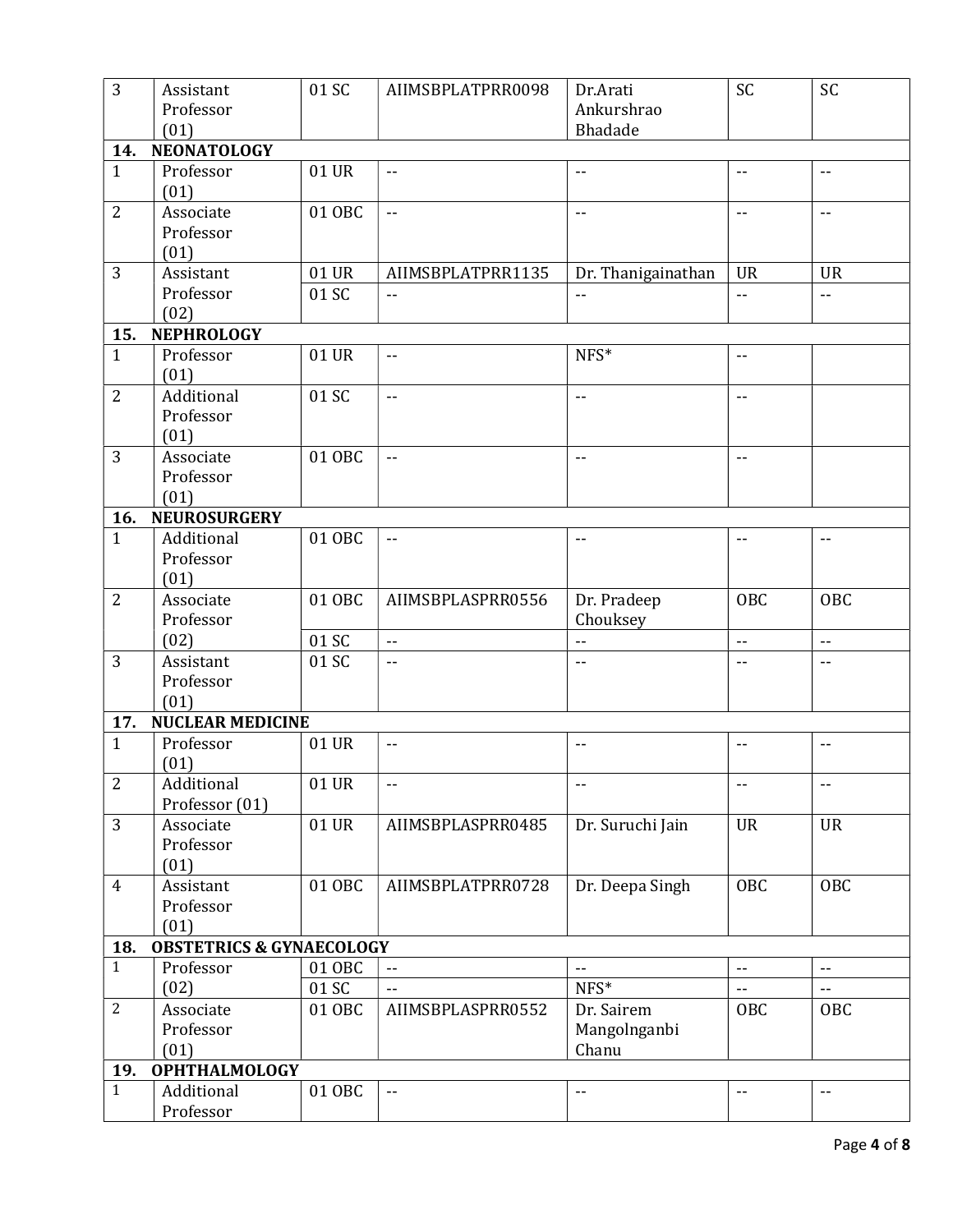|                | (01)                      |        |                            |                    |                |                          |
|----------------|---------------------------|--------|----------------------------|--------------------|----------------|--------------------------|
| $\overline{2}$ | Associate                 | 01 UR  | AIIMSBPLASPRR0543          | Dr. Priti Singh    | <b>UR</b>      | <b>UR</b>                |
|                | Professor                 |        |                            |                    |                |                          |
|                | (01)                      |        |                            |                    |                |                          |
| 3              | Assistant                 | 01 UR  | AIIMSBPLATPRR0064          | Dr. Samendra       | <b>UR</b>      | <b>UR</b>                |
|                | Professor                 |        |                            | Kumar Karkhur      |                |                          |
|                | (02)                      | 01 OBC | AIIMSBPLATPRR0543          | Dr. Bruttendu      | OBC            | OBC                      |
|                |                           |        |                            | Moharana           |                |                          |
| 20.            | <b>ORTHOPAEDICS</b>       |        |                            |                    |                |                          |
| $\mathbf{1}$   | Professor                 | 01 OBC | $\overline{\phantom{a}}$ . | $-$                | $\overline{a}$ | $\mathbb{L} \mathbb{L}$  |
|                | (01)                      |        |                            |                    |                |                          |
| $\overline{2}$ | Assistant                 | 01 OBC | AIIMSBPLATPRR0770          | Dr. Rajkumar S     | OBC            | OBC                      |
|                | Professor                 |        |                            |                    |                |                          |
|                | (01)                      |        |                            |                    |                |                          |
| 21.            | OTORHINOLARYNGOLOGY (ENT) |        |                            |                    |                |                          |
| $\mathbf{1}$   | Professor                 | 01 OBC | $-1$                       | $\overline{a}$     | $\overline{a}$ | $\overline{\phantom{a}}$ |
|                | (01)                      |        |                            |                    |                |                          |
| $\overline{2}$ | Associate                 | 01 OBC | AIIMSBPLASPRR0509          | Dr. Anjan Kumar    | OBC            | OBC                      |
|                | Professor                 |        |                            | Sahoo              |                |                          |
|                | (01)                      |        |                            |                    |                |                          |
| 3              | Assistant                 | 01 UR  | AIIMSBPLATPRR1076          | Dr. Utkal          | <b>UR</b>      | <b>UR</b>                |
|                | Professor                 |        |                            | Priyadarshi Mishra |                |                          |
|                | (01)                      |        |                            |                    |                |                          |
| 22.            | <b>PAEDIATRIC SURGERY</b> |        |                            |                    |                |                          |
| $\mathbf{1}$   | Professor                 | 01 OBC | --                         | $- -$              | --             | $\overline{\phantom{m}}$ |
|                | (01)                      |        |                            |                    |                |                          |
| $\overline{2}$ | Associate                 | 01 OBC | AIIMSBPLASPRR0399          | Dr. Amit Gupta     | OBC            | OBC                      |
|                | Professor                 |        |                            |                    |                |                          |
|                | (02)                      |        |                            |                    |                |                          |
|                |                           | 01 ST  | $\sim$ $\sim$              | $\sim$ $\sim$      | 44             | $-1$                     |
| 3              | Assistant                 | 02 OBC | AIIMSBPLATPRR0189          | Dr. Suresh Kumar   | OBC            | OBC                      |
|                | Professor                 |        |                            | Thanneeru          |                |                          |
|                | (02)                      |        | AIIMSBPLATPRR0285          | Dr. Vidhya         | <b>OBC</b>     | <b>OBC</b>               |
|                |                           |        |                            | Gunasekaran        |                |                          |
| 23.            | <b>PAEDIATRICS</b>        |        |                            |                    |                |                          |
| $\mathbf{1}$   | Associate                 | 01 OBC | AIIMSBPLASPRR0504          | Dr. Rakesh Kumar   | OBC            | OBC                      |
|                | Professor                 |        |                            |                    |                |                          |
|                | (01)                      |        |                            |                    |                |                          |
| $\overline{2}$ | Assistant                 | 01 OBC | AIIMSBPLATPRR0756          | Dr. Rakesh Kumar   | OBC            | <b>OBC</b>               |
|                | Professor                 |        |                            |                    |                |                          |
|                | (01)                      |        |                            |                    |                |                          |

| 24. | <b>PATHOLOGY &amp; LAB MEDICINE</b>           |       |                   |                    |           |           |  |  |  |
|-----|-----------------------------------------------|-------|-------------------|--------------------|-----------|-----------|--|--|--|
|     | Additional                                    | 01 SC | AIIMSBPLADPRR0292 | Dr. E. Jayashankar | <b>SC</b> | <b>SC</b> |  |  |  |
|     | Professor                                     |       |                   |                    |           |           |  |  |  |
|     | (01)                                          |       |                   |                    |           |           |  |  |  |
|     | Assistant                                     | 01 UR | AIIMSBPLATPRR0831 | Dr. Shakti Kumar   | <b>UR</b> | UR.       |  |  |  |
|     | Professor                                     |       |                   | Yadav              |           |           |  |  |  |
|     | (01)                                          |       |                   |                    |           |           |  |  |  |
| 25  | <b>PHYSICAL MEDICINE &amp; REHABILITATION</b> |       |                   |                    |           |           |  |  |  |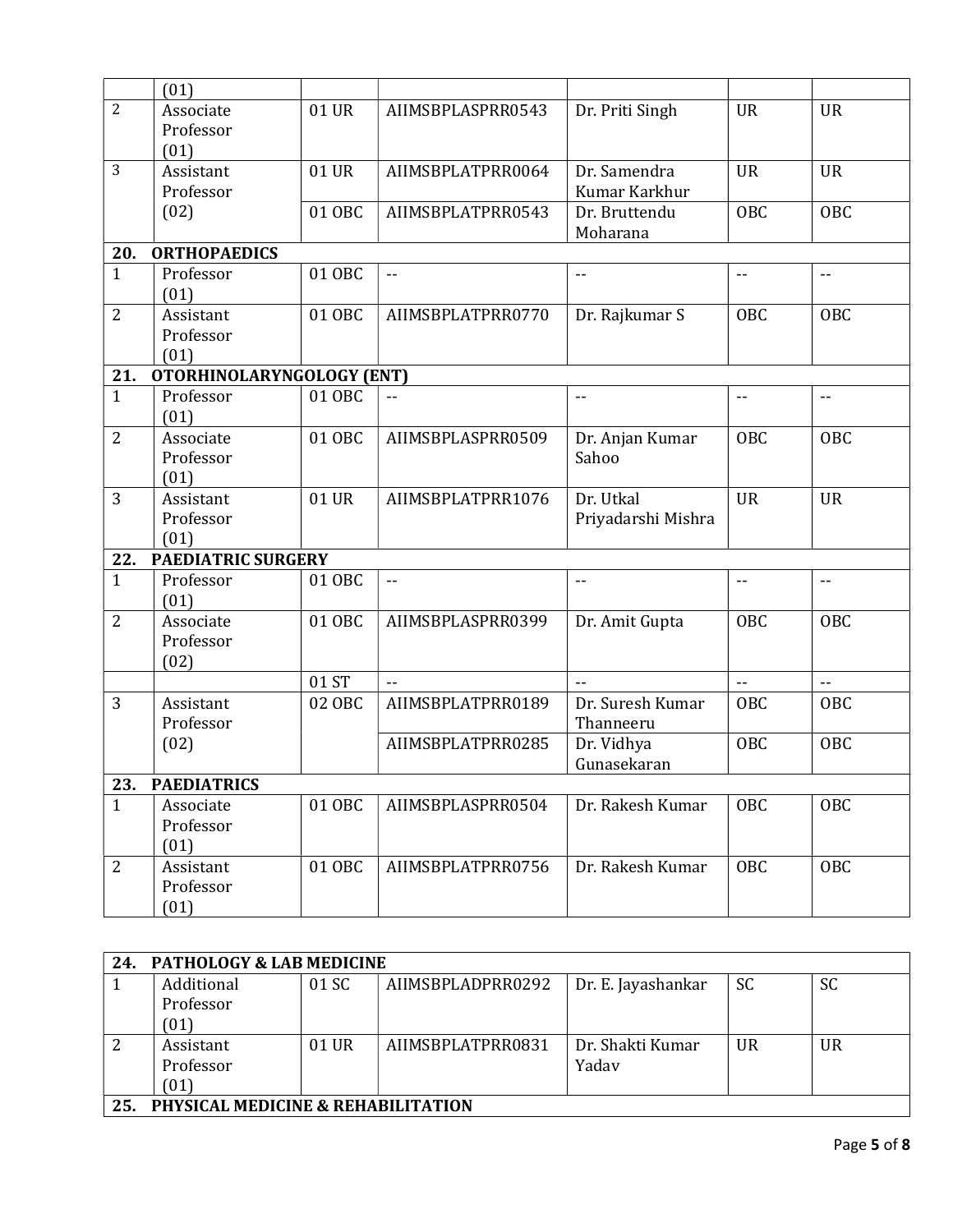| $\mathbf{1}$   | Professor                 | 01 UR  | $\overline{\phantom{a}}$ | --                    | $\overline{\phantom{a}}$   | $\overline{\phantom{a}}$ . |
|----------------|---------------------------|--------|--------------------------|-----------------------|----------------------------|----------------------------|
|                | (01)                      |        |                          |                       |                            |                            |
| $\overline{2}$ | Associate                 | 01 SC  | AIIMSBPLASPRR0378        | Dr. Chethan C         | SC                         | <b>SC</b>                  |
|                | Professor                 |        |                          |                       |                            |                            |
|                | (01)                      |        |                          |                       |                            |                            |
| 3              | Assistant                 | 01 OBC | AIIMSBPLATPRR0618        | Dr. Swapnil Sonune    | <b>OBC</b>                 | OBC                        |
|                | Professor                 |        |                          |                       |                            |                            |
|                | (01)                      |        |                          |                       |                            |                            |
| 26.            | <b>PHYSIOLOGY</b>         |        |                          |                       |                            |                            |
| $\mathbf{1}$   | Associate                 | 01 UR  | AIIMSBPLASPRR0385        | Dr. Rekha Jiwane      | <b>UR</b>                  | <b>UR</b>                  |
|                | Professor                 |        |                          |                       |                            |                            |
|                | (01)                      |        |                          |                       |                            |                            |
| 27.            | <b>PSYCHIATRY</b>         |        |                          |                       |                            |                            |
| $\mathbf{1}$   | Associate                 | 01 OBC | $-$                      | $-$                   |                            | $-$                        |
|                | Professor                 |        |                          |                       |                            |                            |
| $\overline{2}$ | (01)<br>Assistant         | 01 UR  | AIIMSBPLATPRR0216        | Dr. Ramdas            | <b>UR</b>                  | <b>UR</b>                  |
|                | Professor                 |        |                          | Ransing               |                            |                            |
|                | (04)                      | 01 EWS | AIIMSBPLATPRR0684        | Dr. Snehil Gupta      | UR (EWS)                   |                            |
|                |                           | 01 OBC | AIIMSBPLATPRR0474        | Dr. Roshan            | OBC                        | <b>OBC</b>                 |
|                |                           |        |                          | Fakirchand Sutar      |                            |                            |
|                |                           | 01 SC  | AIIMSBPLATPRR0774        | Dr. Ashish Pakhre     | SC                         | SC                         |
| 28.            | <b>PULMONARY MEDICINE</b> |        |                          |                       |                            |                            |
| $\mathbf{1}$   | Professor                 | 01 SC  | $-$                      | --                    | $- -$                      | --                         |
|                | (01)                      |        |                          |                       |                            |                            |
| $\overline{2}$ | Additional                | 01 UR  | AIIMSBPLADPRR0256        | Dr. Abhishek Goyal    | <b>UR</b>                  | <b>UR</b>                  |
|                | Professor (01)            |        |                          |                       |                            |                            |
| 3              | Associate                 | 01 OBC | $\mathbf{L}$             | $-$                   | $\overline{\phantom{a}}$   | $\overline{\phantom{a}}$ . |
|                | Professor                 |        |                          |                       |                            |                            |
|                | (01)                      |        |                          |                       |                            |                            |
|                | 29. RADIO DIAGNOSIS       |        |                          |                       |                            |                            |
| 1              | Professor (01)            | 01 OBC | $\overline{\phantom{a}}$ | $-$                   | $\overline{\phantom{a}}$ . | $\overline{\phantom{a}}$   |
| $\overline{2}$ | Additional                | 01 OBC | $-$                      | --                    | --                         | --                         |
|                | Professor (01)            |        |                          |                       |                            |                            |
| 3              | Associate                 | 01 UR  | AIIMSBPLASPRR0472        | Dr. Aman Kumar        | <b>UR</b>                  | <b>UR</b>                  |
|                | Professor (03)            | 02 OBC |                          |                       |                            |                            |
| $\overline{4}$ | Assistant                 | 01 UR  | AIIMSBPLATPRR0444        | Dr.Jitendra Sharma    | <b>UR</b>                  | <b>UR</b>                  |
|                | Professor                 | 02 SC  | AIIMSBPLATPRR0846        | Dr. Abhinav           | SC                         | <b>SC</b>                  |
|                | (03)                      |        |                          | <b>Chander Bhagat</b> |                            |                            |
|                |                           |        | AIIMSBPLATPRR0691        | Dr. Ankur Patel       | $\overline{SC}$            | SC                         |
| 30.            | <b>RADIOTHERAPY</b>       |        |                          |                       |                            |                            |
| $\mathbf{1}$   | Professor                 | 01 UR  | AIIMSBPLPROFR0339        | Dr. Rajesh Kumar      | <b>UR</b>                  | <b>UR</b>                  |
|                | (01)                      |        |                          | Pasricha              |                            |                            |
| 31.            | SURGICAL GASTROENTEROLOGY |        |                          |                       |                            |                            |
| $\mathbf{1}$   | Professor                 | 01 UR  | --                       | $-$                   | $\overline{\phantom{a}}$   | $\overline{\phantom{a}}$ . |
|                | (01)                      |        |                          |                       |                            |                            |
| $\overline{2}$ | Additional                | 01 UR  | AIIMSBPLADPRR0221        | Dr. Vishal Gupta      | <b>UR</b>                  | <b>UR</b>                  |
|                | Professor                 |        |                          |                       |                            |                            |
|                | (01)                      |        |                          |                       |                            |                            |
| 3              | Associate                 | 02 UR  | AIIMSBPLASPRR0581        | Dr. Priyadarshan      | <b>UR</b>                  | <b>UR</b>                  |
|                | Professor                 |        |                          | Anand Jategaonkar     |                            |                            |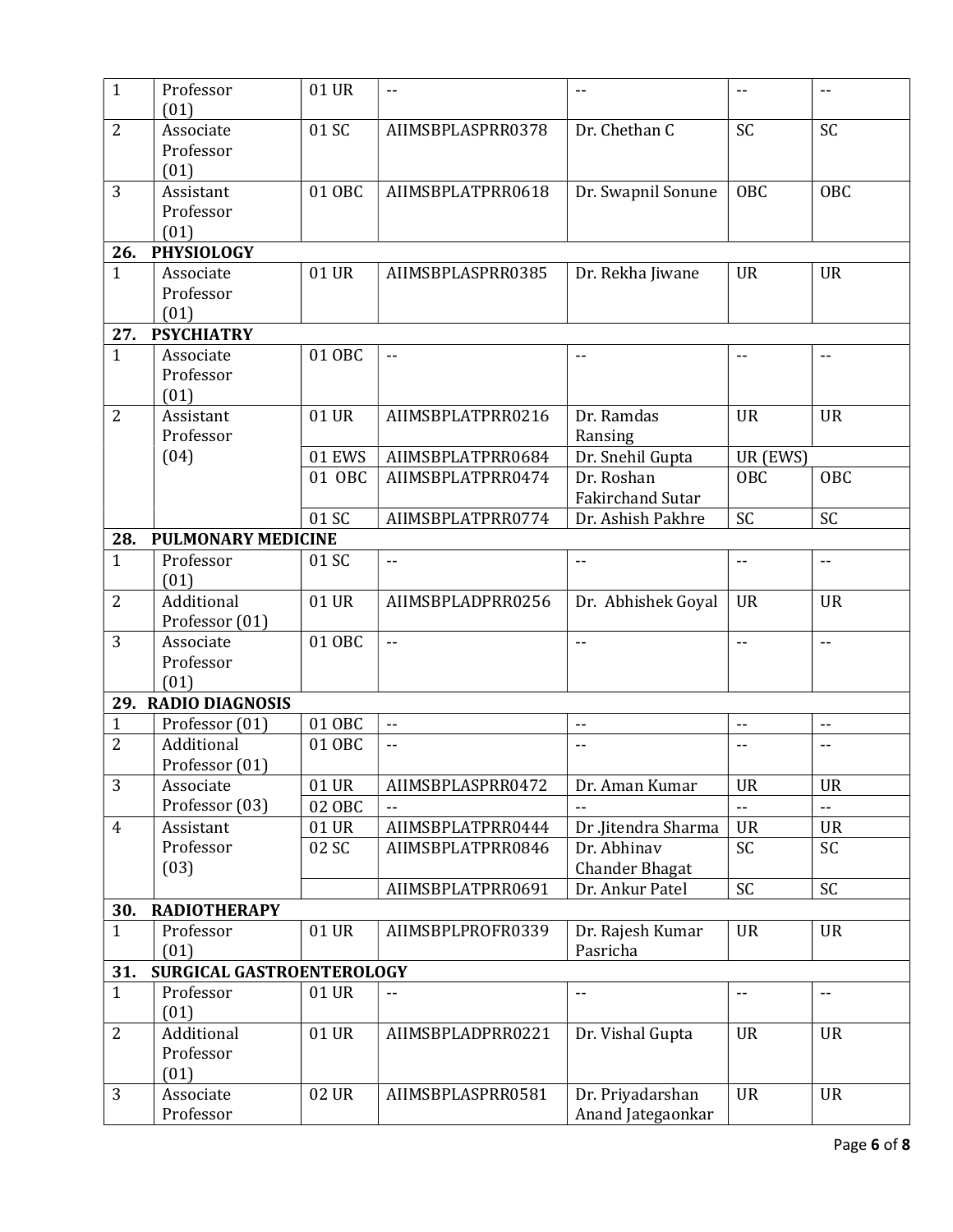|                | (03)                                         |                                | AIIMSBPLASPRR0484 | Dr. Nisha Solanki              | <b>UR</b>                | <b>UR</b>                                     |  |  |  |
|----------------|----------------------------------------------|--------------------------------|-------------------|--------------------------------|--------------------------|-----------------------------------------------|--|--|--|
|                |                                              | 01 OBC                         |                   |                                | $\mathbb{Z}^2$           | $\mathbb{L}^{\mathbb{L}}$                     |  |  |  |
| $\overline{4}$ | Assistant<br>Professor                       | 01 UR                          | AIIMSBPLATPRR0538 | Dr. Jayapala Reddy<br>Velagala | <b>UR</b>                | <b>UR</b>                                     |  |  |  |
|                | (02)                                         | 01 EWS                         | AIIMSBPLATPRR0398 | Dr. Kushal<br>Bairoliya        | UR (EWS)                 |                                               |  |  |  |
| 32.            | <b>SURGICAL ONCOLOGY</b>                     |                                |                   |                                |                          |                                               |  |  |  |
| $\mathbf{1}$   | Professor<br>(01)                            | 01 UR                          | $-$               | --                             | --                       | --                                            |  |  |  |
| $\overline{2}$ | Additional<br>Professor                      | 01 SC                          | $- -$             | $-$                            | $-$                      | $-$                                           |  |  |  |
|                | (01)                                         |                                |                   |                                |                          |                                               |  |  |  |
| 3              | Associate                                    | 01 UR                          | $\overline{a}$    | $-$                            | $-$                      | $-$                                           |  |  |  |
|                | Professor                                    | 01 OBC                         | $\overline{a}$    | $-1$                           | $-$                      | $\overline{\phantom{a}}$ .                    |  |  |  |
|                | (02)                                         |                                |                   |                                |                          |                                               |  |  |  |
| $\overline{4}$ | Assistant                                    | 01 UR                          | AIIMSBPLATPRR1063 | Dr. Amiy Arnav                 | <b>UR</b>                | <b>UR</b>                                     |  |  |  |
|                | Professor                                    | 01 OBC                         | $\sim$ $\sim$     | $-$                            | $-$                      | $\mathord{\hspace{1pt}\text{--}\hspace{1pt}}$ |  |  |  |
|                | (02)                                         |                                |                   |                                |                          |                                               |  |  |  |
| 33.            | <b>TRANSFUSION MEDICINE &amp; BLOOD BANK</b> |                                |                   |                                |                          |                                               |  |  |  |
| 1.             | Professor (01)                               | 01 OBC                         |                   |                                | $\overline{\phantom{a}}$ | $\overline{\phantom{a}}$                      |  |  |  |
| 2.             | Assistant                                    | 01 UR                          | AIIMSBPLATPRR0133 | Dr. Romesh Jain                | <b>UR</b>                | <b>UR</b>                                     |  |  |  |
|                | Professor (01)                               |                                |                   |                                |                          |                                               |  |  |  |
| 34.            | <b>TRANSLATIONAL MEDICINE CENTRE</b>         |                                |                   |                                |                          |                                               |  |  |  |
| $\overline{1}$ | Professor<br>(01)                            | 01 OBC                         | AIIMSBPLPROFR0373 | Dr. Ashwin Ashok<br>Raut       | <b>OBC</b>               | <b>OBC</b>                                    |  |  |  |
| $\overline{2}$ | Additional                                   | 01 UR                          | AIIMSBPLADPRR0318 | Dr. Rupinder Kaur              | <b>UR</b>                | <b>UR</b>                                     |  |  |  |
|                | Professor                                    |                                |                   | Kanwar                         |                          |                                               |  |  |  |
|                | (01)                                         |                                |                   |                                |                          |                                               |  |  |  |
| 3              | Associate<br>Professor                       | 01 UR                          | AIIMSBPLASPRR0362 | Dr. Megha Katare<br>Pandey     | <b>UR</b>                | <b>UR</b>                                     |  |  |  |
|                | (02)                                         | 01 SC                          | AIIMSBPLASPRR0470 | Dr. Murali M                   | SC                       | <b>SC</b>                                     |  |  |  |
| $\overline{4}$ | Assistant                                    | 01 UR                          | AIIMSBPLATPRR0207 | Dr. Neha Arya                  | <b>UR</b>                | <b>UR</b>                                     |  |  |  |
|                | Professor                                    | 01 OBC                         | AIIMSBPLATPRR0412 | Dr.Jitendra Singh              | <b>OBC</b>               | <b>OBC</b>                                    |  |  |  |
|                | (03)                                         | 01 ST                          | AIIMSBPLATPRR1134 | Dr. Syrpailyne                 | <b>ST</b>                | $\overline{\text{ST}}$                        |  |  |  |
|                |                                              |                                |                   | Wankhar                        |                          |                                               |  |  |  |
| 35.            | <b>TRAUMA &amp; EMERGENCY</b>                |                                |                   |                                |                          |                                               |  |  |  |
| $\mathbf{1}$   | Assistant<br>Professor 10 (03                | Neurology<br>$(01 \text{ UR})$ | AIIMSBPLATPRR0222 | Dr. Priyanka<br>Vikas Kashyap  | <b>UR</b>                | <b>UR</b>                                     |  |  |  |
|                | UR, 02 OBC, 02                               | Neurosur-                      | AIIMSBPLATPRR0539 | Dr. Sanjeev AS                 | <b>UR</b>                | <b>UR</b>                                     |  |  |  |
|                | SC, 01 ST, 02                                | gery (01                       |                   |                                |                          |                                               |  |  |  |
|                | EWS)                                         | UR, 1                          |                   |                                |                          |                                               |  |  |  |
|                |                                              | EWS)                           |                   |                                |                          |                                               |  |  |  |
|                |                                              |                                | AIIMSBPLATPRR0221 | Dr. Raghvendra                 | UR (EWS)                 |                                               |  |  |  |
|                |                                              |                                |                   | Kumar Sharma                   |                          |                                               |  |  |  |
|                |                                              | Critical                       | AIIMSBPLATPRR0750 | Dr. Shilpi                     | SC                       | <b>SC</b>                                     |  |  |  |
|                |                                              | Care &                         |                   | Verma                          |                          |                                               |  |  |  |
|                |                                              | Anaesthe-                      |                   |                                |                          |                                               |  |  |  |
|                |                                              | siology (1                     |                   |                                |                          |                                               |  |  |  |
|                |                                              | SC)                            |                   |                                |                          |                                               |  |  |  |
|                |                                              | Burns &                        | AIIMSBPLATPRR1080 | Dr. Rahul                      | <b>UR</b>                | <b>UR</b>                                     |  |  |  |
|                |                                              | Plastic                        |                   | Dubepuria                      |                          |                                               |  |  |  |